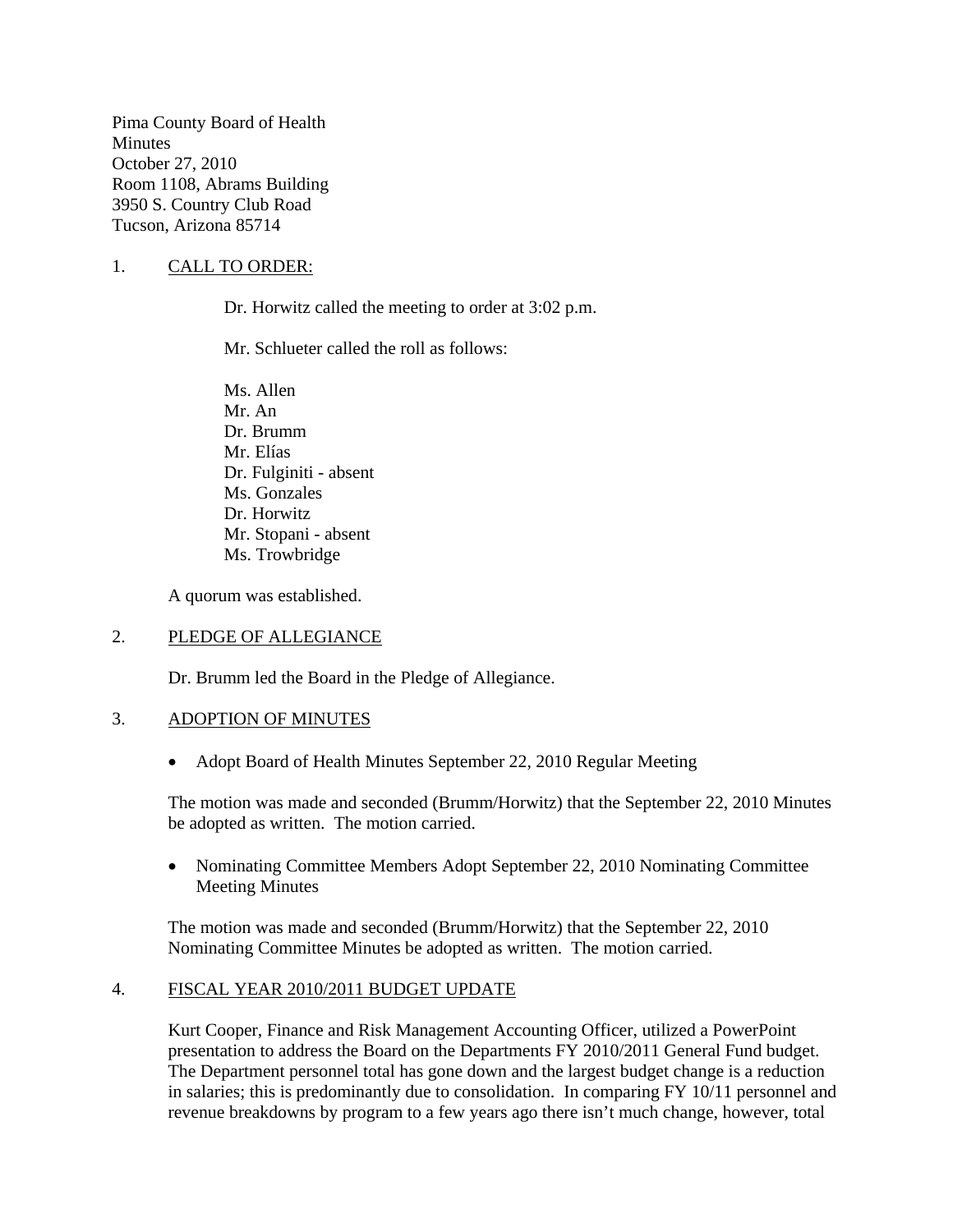revenue has grown from \$4,997,881 in FY 06/07 to \$8,096,913 in FY10-11. Mr. Elías noted that recent dips in revenue from charges for service seem to indicate that revenue from fees has peaked and now there are less people seeking or paying for services.

# 5. REVIEW OF FISCAL YEAR 2011/2012 BUDGET TIMELINE

Brad McKinney, Public Health Services Division Manager, reported that normally base budget numbers for the next fiscal year are available by now, however these numbers have not yet been provided by Finance and are expected early next month.

### 6. RATIFICATION OF BUDGET ADVISORY COMMITTEE MEMBERS FOR FISCAL YEAR 2011/2012 BUDGET

Dr. Horwitz clarified with the Board that the Budget Advisory Committee is comprised of Dr. Brumm as the Chair, Ms. Allen, Ms. Gonzales and Ms. Trowbridge.

# 7. RESTAURANT PERMITTING PROCESS FOR NEW AND EXISTING RESTAURANTS

Health Department Director Sherry Daniels introduced this topic by saying that Consumer Health and Food Safety (CHFS) staff has been working with stakeholders such as Pima County Development Services, City of Tucson Development Services, Wastewater Management, architects and brokers to smooth out the process of starting a restaurant. Karen Martin, Health Promotion and Education Division Manager, utilized a PowerPoint presentation and handout to address the Board. She began by saying the Health Department administers the sanitary code in Pima County; therefore, those seeking to open a restaurant in Pima County must all go to the Health Department for a plan review. Additionally, all the local jurisdictions also have their own building codes and inspections which apply. The local jurisdictions require restaurants to get their Permit to Operate from the Health Department before they will issue the Certificate of Occupancy. Mr. An interjected that he has opened restaurants in Phoenix and Scottsdale and said the restaurant requirements in Scottsdale are far stricter then in Pima County. Discussion brought out that an older food establishment is held to the older food code, but once someone new buys the establishment, then the current code applies and upgrades are typically required. Arizona has adopted the 1999 Federal Food Code. The most current Federal Food Code is the 2009 Code, but Arizona has not adopted it. Additionally, CHFS enforces Pima County Code, Title 8, chapters 8.04 and 8.08. Ms. Martin's handout explains the required details of the two necessary, restaurant permitting steps which are submitting a plan review packet at least 30 days before beginning construction and scheduling the final preoperational inspection. Ms. Martin also pointed out that CHFS offers food establishment consultations and on-site inspections.

# 8. HAND WASHING COMMITTEE UPDATE

Dr. Brumm, Chair of the Hand Washing Committee, referred to page two of his handout and discussed that the Hand Washing Committee did not support the recommended code change to require all employee and public restrooms have signage encouraging hand washing. However, the Committee, with the support of Director Daniels and Steve Nash from the Pima County Medical Society, agreed to make recommendations to the Board for hand washing facilities or hand sanitizer for mobile food establishments; hand washing facilities or hand sanitizer for chemical toilets or vault privies; hand washing signage and hand washing